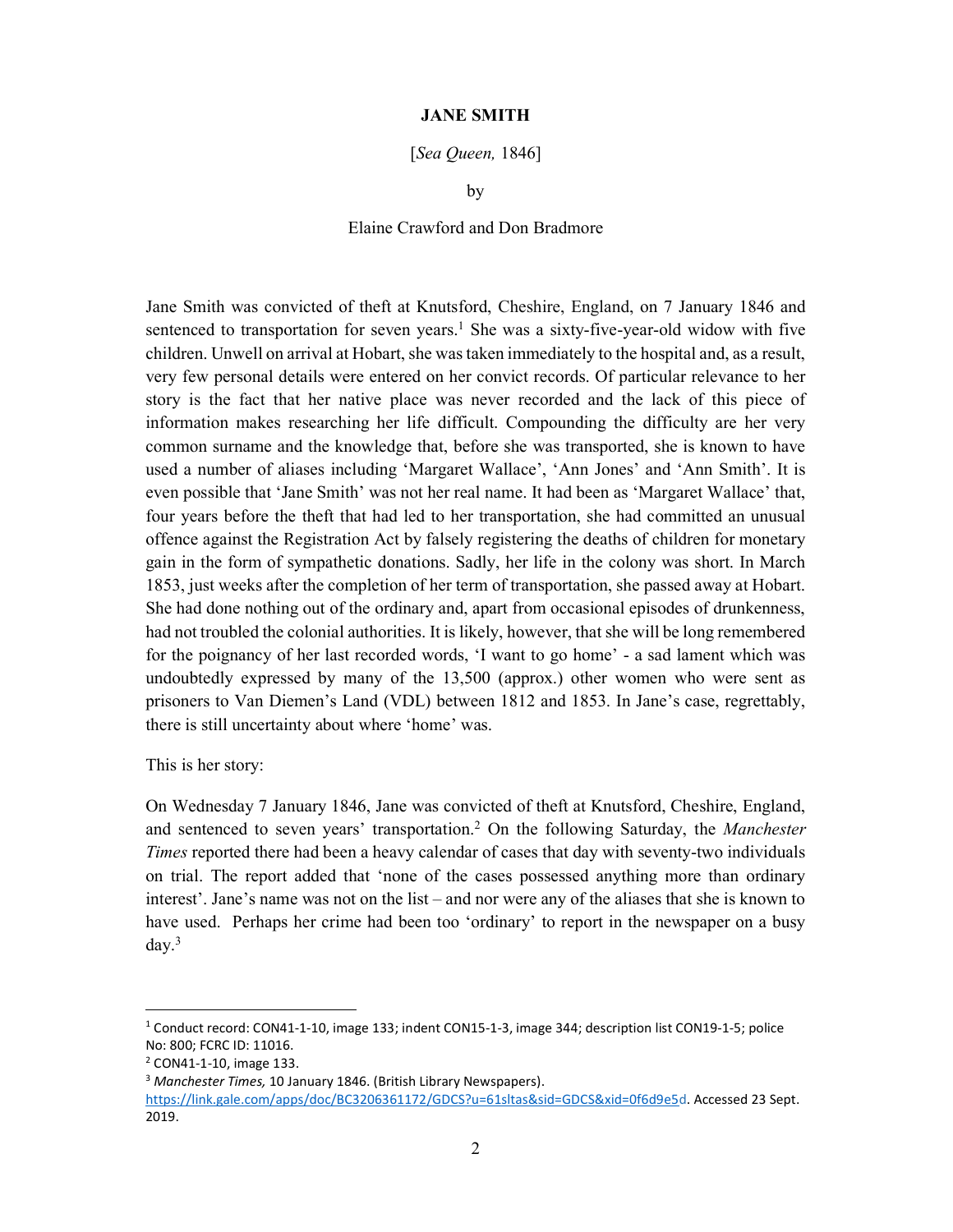After the trial, Jane was taken to Millbank Prison, London, to await embarkation on a vessel that was to take her to VDL. Her gaol report notes that she had been convicted of stealing two vinegar cruets, that she had had four previous convictions, and that she now 'appears sorry for what is passed'.<sup>4</sup>

Eventually she was put aboard Sea Oueen which, with George Wood as master and T.W. Jewell as surgeon-superintendent, 170 female convicts and fifteen children, sailed from Woolwich on 12 May 1846 and reached Hobart on 29 August that year.<sup>5</sup>

In the medical journal that he kept during the voyage, Surgeon-Superintendent Jewell wrote that, in mid-July, Jane had been treated for haematemesis, the vomiting of blood, adding that she had 'suffered much from sea-sickness' which had tended to promote 'an emaciated state of constitution'. Aware that haematemesis is often an indication of alcohol abuse, he had noted that he could not detect that she had been of an intemperate habit and that her appearance did not indicate such. She herself had stated that 'she had been generally healthy, and active in her occupation as a laundress' and Jewell considered that her hard work and advanced years were responsible for her condition.<sup>6</sup> Nevertheless, on arrival at Hobart, he had ordered that she be admitted to hospital rather than transferred with the other women to the *Anson*, the hulk of a former British warship which, in 1844, had been moored in the Derwent and refitted for use as a probation station. There, newly-arriving female prisoners were required to spend six months in preparation for assignment as servants to free settlers.<sup>7</sup>

For what length of time Jane was kept in hospital is unclear. Her conduct record shows, however, that after undergoing her probation at the *Anson*, she was in service to the Rodd household in Hobart by early 1848. There, on 11 January of that year, a charge of misconduct was brought against her by her Master and she was 'dismissed'. Details of the charge were not recorded. She was required to proceed to the Brickfields Hiring Depot at North Hobart to await re-assignment.<sup>8</sup>

Within two weeks she had been assigned to the Rainsford household but was soon back at Brickfields after claiming, on 3 February, that she had been assaulted by her Mistress. Still there on 28 February, she was charged with drunkenness and punished by having to spend six weeks' imprisonment, with hard labour, at the Cascades Female Factory.<sup>9</sup>

That was to be the first of four gaol terms Jane served for offences she committed in VDL. On 29 March 1849, having been re-hired - somewhat surprisingly – by the Rainsfords, she was charged with being drunk again and ordered to serve another two months locked up at the

<sup>4</sup> Gaol report: See FCRC d/base, Pre-Transportation, Convict ID 11016.

<sup>5</sup> http://members.iinet.au/~perthdps/convicts/shipsTAS.html

<sup>&</sup>lt;sup>6</sup> https://www.femaleconvicts.org.au/docs2/ships/SurgeonsJournal\_SeaQueen1846.pdf at www.femaleconvicts.org.au

<sup>&</sup>lt;sup>7</sup> https://www.femaleconvicts.org.au/convict-institutions/probation-stations/anson

<sup>8</sup> CON41-1-10, image 133.

<sup>&</sup>lt;sup>9</sup> CON41-1-10, image 133.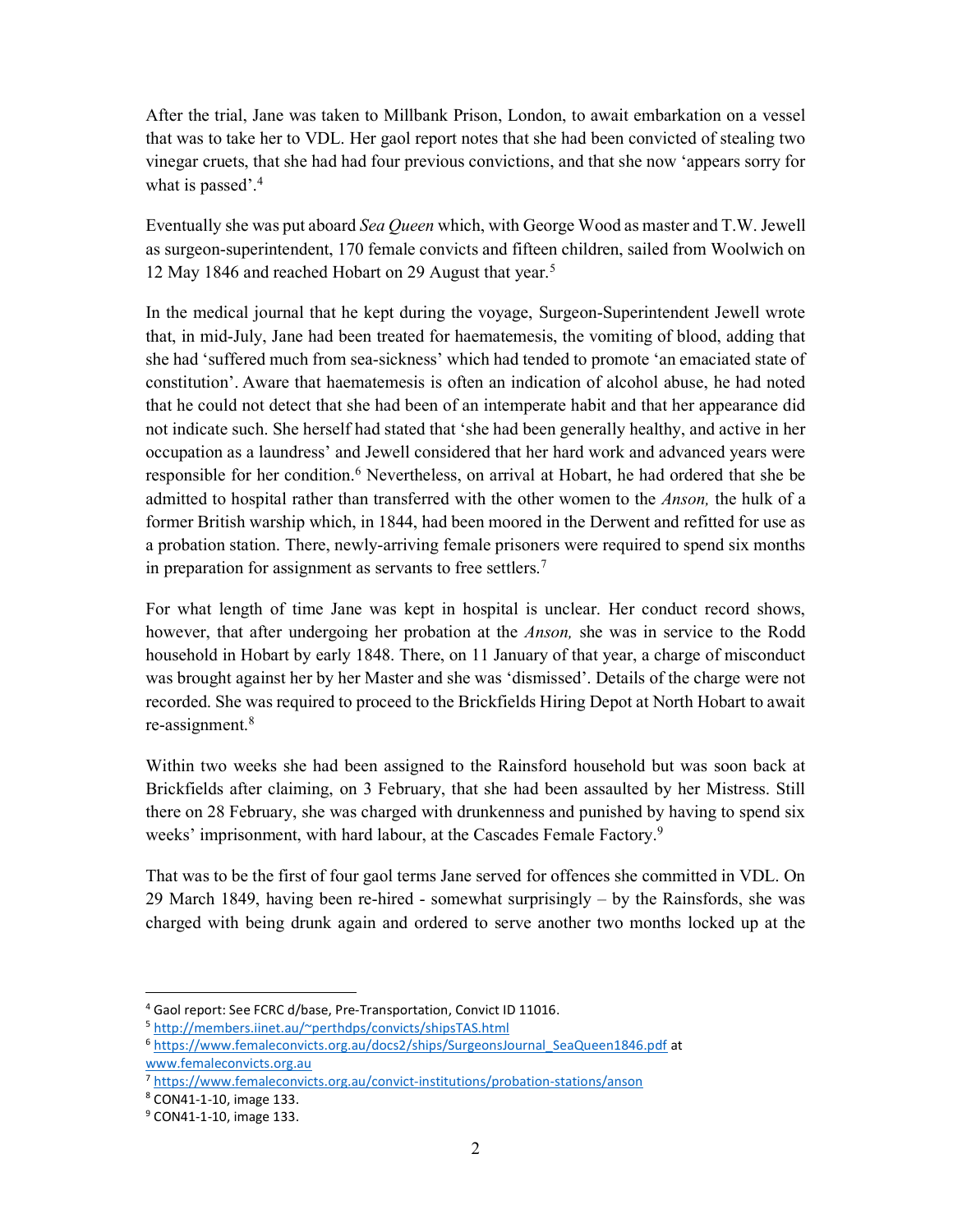Cascades. On 15 June of that year, now in the service of the Dundridge household, she was charged with the same offence and spent another two months in prison.<sup>10</sup>

What Jane did after her release from that gaol term is unclear. No further assignments are listed on her conduct record. She was now close to seventy years of age. Was she considered unemployable by this time?

On 11 March 1850, six months after her last recorded offence whilst in service, Jane was granted a ticket of leave.<sup>11</sup> For most prisoners, the ticket of leave was a blessing. While they were still under the strict control of the convict authorities and had to remain within a defined district, they were able to find their own accommodation and employment.<sup>12</sup> Whether Jane would have seen it as much of a blessing is unlikely. Where would she live? Where would she find work?

Little is known about how she lived at that time. There is no record of her ever being institutionalised as a pauper. However, on 17 July 1852, as a ticket-of-leave holder, she was charged again with being drunk and sentenced to a months' gaol at the Cascades.<sup>13</sup>

Sadly, within a short time of serving out that sentence, she was dead.<sup>14</sup>

On 3 March 1853, the Courier (Hobart) carried this brief report:

SUDDEN DEATH - A woman named Jane Smith fell down dead in the house of Mr. Campbell, Murray-street, yesterday morning.<sup>15</sup>

The death certificate gave Jane's age as seventy-three and the cause of her death as 'excessive drinking'.<sup>16</sup>

At an inquest into the death on 7 March 1853, a doctor who had conducted the post-mortem described Jane as an old person with a broken-down constitution. Richard Thompson, an engineer in Bathurst Street, Hobart, who had employed Jane for some time but had dismissed her for stealing tobacco a week before she died, described her as a woman who was fond of alcohol, stating that 'she would get drunk whenever she had any money'.<sup>17</sup>

Another witness, Sarah Campbell, the *de facto* wife of William Campbell at whose house Jane had died, gave testimony that revealed a good deal more about Jane's earlier life than had been recorded on her convict documents. Sarah, a former convict, had arrived in VDL as Sarah MacKenzie on *Angelina* in August 1844.<sup>18</sup> In 1847, she had married bootmaker Matthew Mann

<sup>10</sup> CON41-1-10, image 133.

<sup>11</sup> CON41-1-10, image 133.

<sup>&</sup>lt;sup>12</sup> Ticket of Leave: https://www.nla.gov.au/research-guides/convicts/tickets-of-leave

<sup>13</sup> CON41-1-10, image 133.

<sup>14</sup> Death: RGD35/1/3, No. 2328.

<sup>&</sup>lt;sup>15</sup> Courier (Hobart), 3 March 1853, p.2.

<sup>16</sup> RGD35/1/3, No. 2328.

<sup>17</sup> Inquest: SC195/1/32, No: 2953.

<sup>18</sup> Sarah Mackenzie: CON41/1/3, Image 111, Police No: 523; FCRC ID: 1573.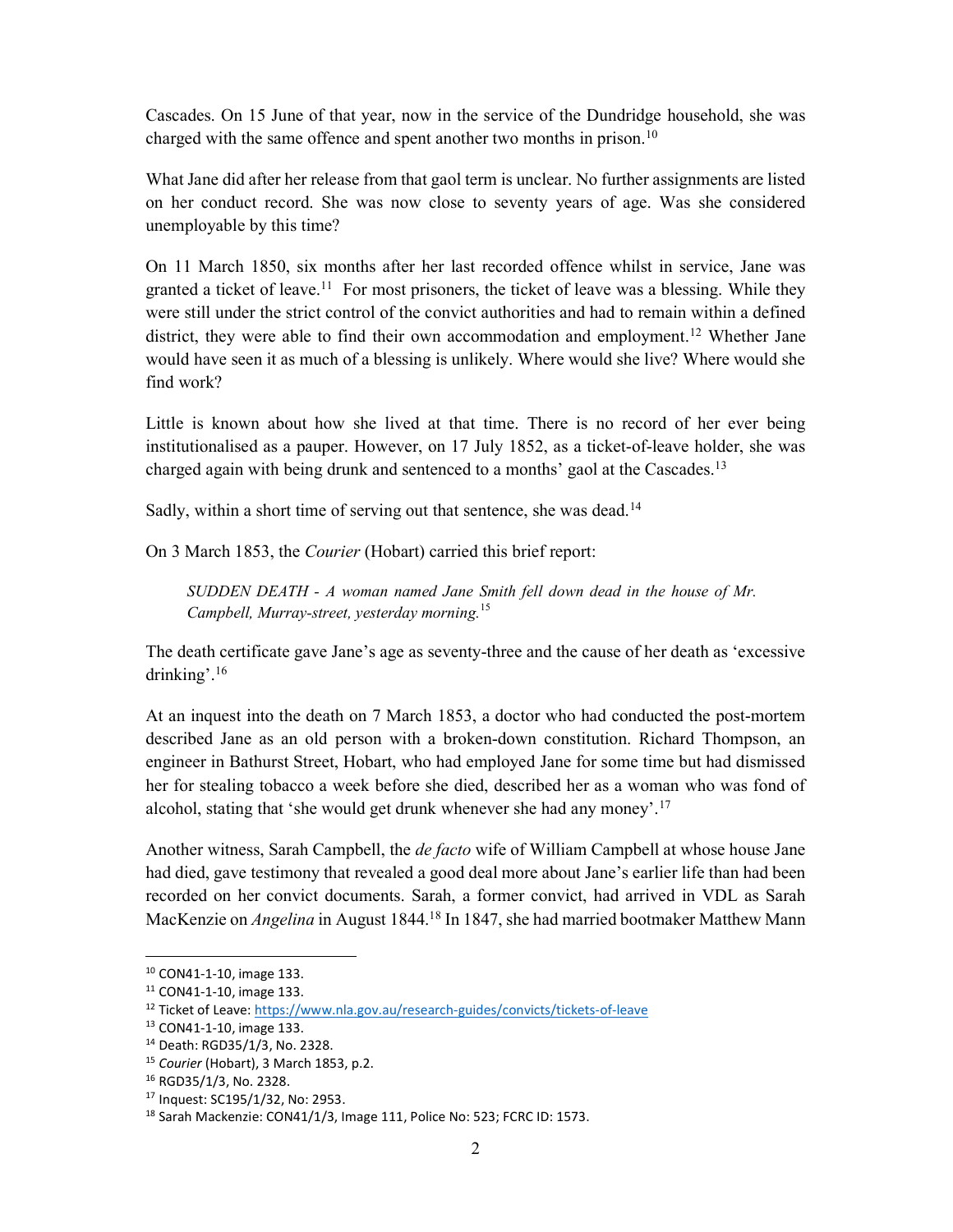but, after his death two years later, she had co-habited with Campbell.<sup>19</sup> In England, she had lived at Liverpool, only thirty-two miles (about 55 kms) from Knutsford where Jane had been convicted, and the women had known each other for many years before either of them had been transported.<sup>20</sup> Sarah stated:

I knew the deceased in England 16 years ago but had only seen her once in eight years until Wednesday last. She had been living in service with Mr. Thomson now present – when she came to me on Wednesday last. She said that she had had a difference with her Master, and I then engaged her to come and live with me. $^{21}$ 

In view of the fact that Sarah knew Jane well enough to offer her a roof over her head and employment in her home, it is interesting to speculate whether she knew of Jane's troubles with the law before the crime that had led to her conviction and transportation. Did she know of the several aliases that Jane had used in England in perpetrating her various crimes? Jane's aliases and previous crimes were not mentioned at the inquest but it is possible that she had spoken about them to Sarah. In particular, could Sarah have been aware of a most unusual crime – one that Jane had committed more than once - of falsely registering the death of a child for monetary gain?

On 21 February 1845, the Liverpool Mercury had reported that 'a decent-looking female, named Margaret Wallace' had been charged with having falsely obtained certificates of deaths which had never taken place. She had gone to the Registrar of Births and Deaths for the Liverpool district in which she was then living, and using the name 'Ann Jones' had registered the death of her son. Afterwards, she had fraudulently solicited charity from a Mr. James Eckersley and other gentlemen of the town. Later, the registrar had discovered that no person of such name lived at the address she had given. Foolishly, Jane had gone back to the registrar later on the same day, this time using the name 'Ann Smith', and had wanted to register the death of another child. She was immediately arrested and committed for trial.<sup>22</sup> On 29 March 1845, the Manchester Times reported Margaret Wallace, sixty-five-years-old, had been sentenced to three months' imprisonment.<sup>23</sup>

Three years earlier there had been an almost identical conviction of a young woman named Mary Hall for registering the deaths of children to gain money from the parish. Describing her as 'a wretched looking female', the *Liverpool Mercury* of 16 December 1842 had reported that, on 8 August of that year, calling herself Mary Wallace, she had registered the death of eightyear-old Margaret Wallace, stating that she had died of measles. Then, on 22 October, she had registered the death of three-year-old Elizabeth Wallace, giving the cause of death as consumption. Three weeks later, on 4 November, and giving her name as Mary Craven, she had registered the death of a child named Matilda Craven who had supposedly died of typhus

 $19$  Marriage: Mackenzie-Mann - RGD37/1/6, No. 744, 1847, Hobart.

<sup>20</sup> Inquest: SC195/1/32, No: 2953.

<sup>21</sup> Inquest: SC195/1/32, No: 2953.

<sup>&</sup>lt;sup>22</sup> "POLICE." Liverpool Mercury, 21 Feb. 1845. British Library Newspapers,

https://link.gale.com/apps/doc/BC3203962436/GDCS?u=61sltas&sid=GDCS&xid=c9dd63e0. Accessed 4 Sept. 2019.

<sup>&</sup>lt;sup>23</sup> Manchester Times, 29 March 1845.